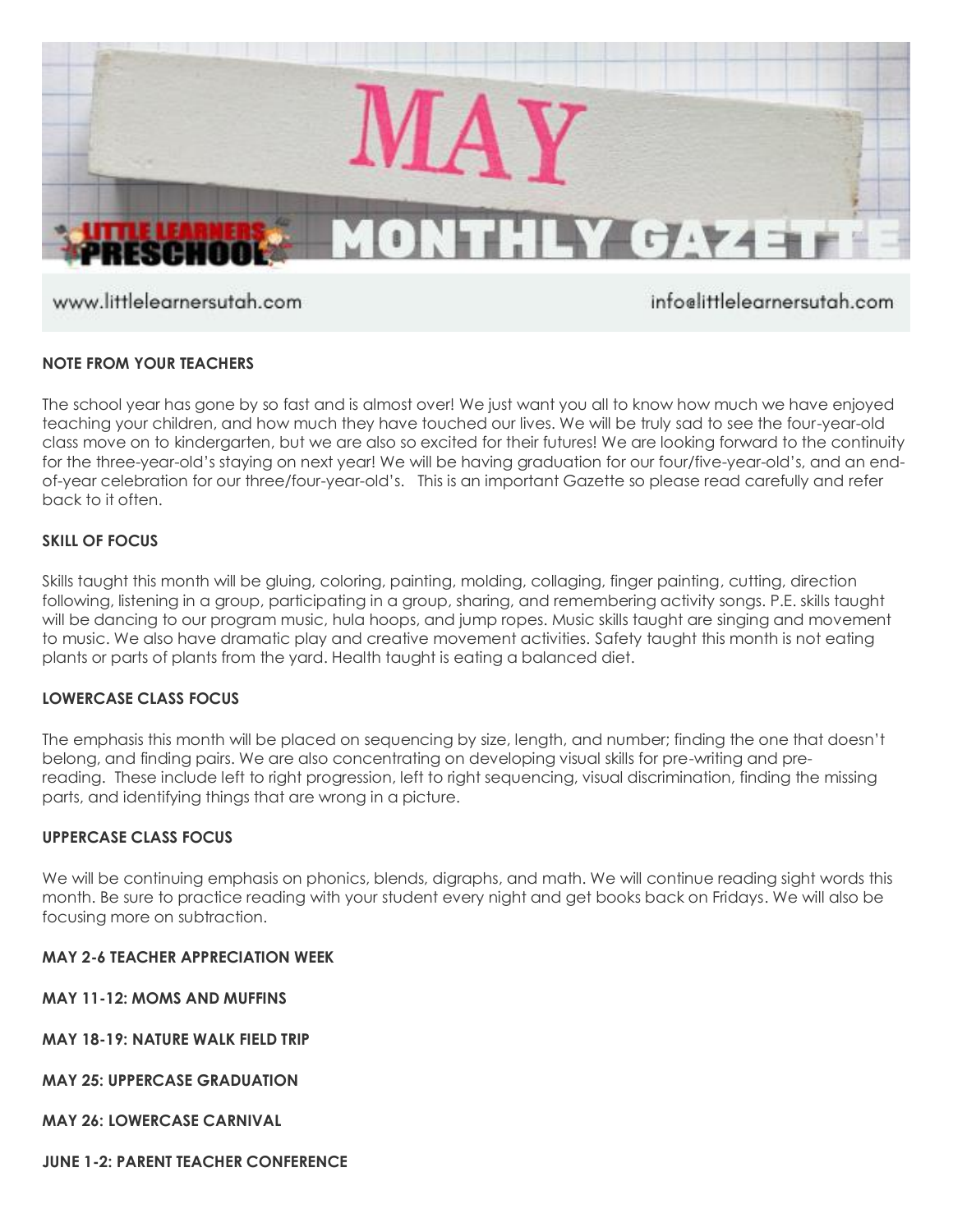

# **MAY 2-6 TEACHER APPRECIATION WEEK - DONATIONS DUE BY APRIL 29TH!**

Next week is Teacher Appreciation Week! Aren't Our teachers at Studio 56 Dance Center and Little Learners Preschool AMAZING?!? We are excited to have a week to show our teachers how much we appreciate them! We hope you'll join us in our efforts to make this week special for our teachers who do so much for our kids! Each of our great teachers will be spotlighted next month on Instagram & Facebook. Watch for our posts and get to know a little bit more about our talented faculty! Let's show them some love! Here are some things we are putting together for our teachers in the next couple of weeks.

**A little note for their teacher.** This small act is something that makes a big difference! They love getting special notes from their students! This time of year is very busy for teachers, so a sweet note can give them the extra boost of

energy they need! We have a basket at both locations that you can drop your letters in.

# **Our Parent PALS Committee ("Parents Are Life Savers") is organizing a group gift for each of our amazing**

**teachers.** We hope to collect enough to get each teacher a goodie basket with their favorite things and a gift card! If you would like to contribute to the group teacher gifts, your name will be included on the card! You can contribute in one of three ways: All group gift contributions are due by Friday, April 29th at noon.

- 1. Email an amount you would like to contribute and the office can add it to your account.
- 2. Venmo funds to @st56dance and include "teacher gift" in the memo.
- 3. You can leave an envelope in the tuition box with cash labeled "teacher gift" with your name on it!

We hope you'll join us in making this week special by participating in our group efforts or by coming up with your own idea! We are looking forward to showering our teachers with kind words and love from all of their students. **SPRING SERVICE PROJECT – DONATIONS TO THE ABBINGTON SENIOR LIVING CENTER**

For our spring service project, we invite all of our students to help collect and donate items for our friends at The Abbington Assisted Living and Memory Care Community. They are in need of small prizes for Bingo and other competitive games they play. They also enjoy any pictures or letters you would like to create for them.

# **Some ideas for donations:**

- Travel size lotions
- Notebooks
- Crosswords
- Word searches
- **•** Fabric scarves
- Chapstick
- Coasters
- Dollar store seasonal decor
- Single serving treats (ex. Wrapped Cookies, granola bars, crackers, chips, mints, gum, small bags of candy, little Debbie treats, nuts, pretzels)

We will be collecting donations until May 18th. Thank you for helping spread our Good Vibes from Studio 56 Dance Center to our community!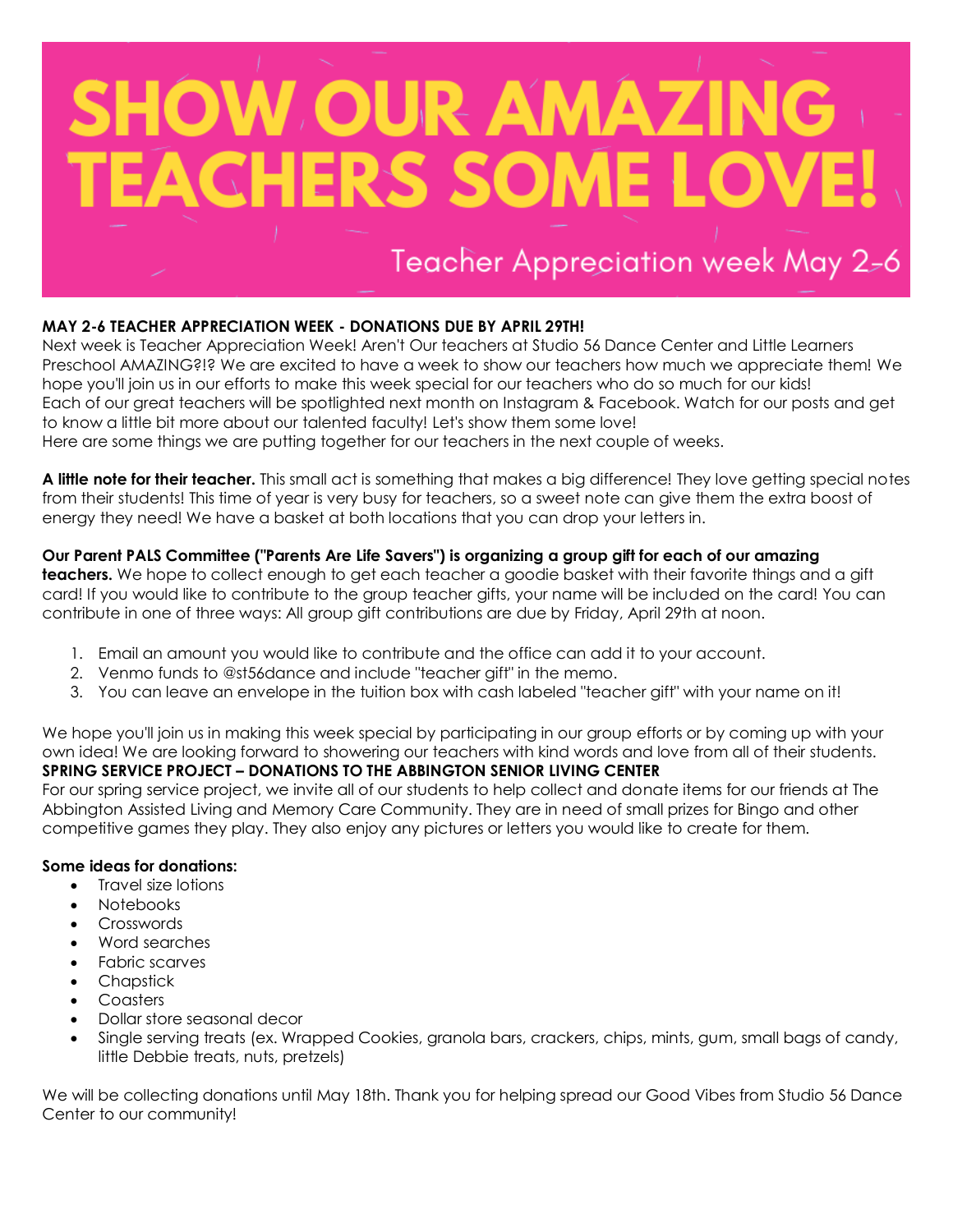#### **MAY 11-12: MOMS AND MUFFINS**

We LOVE Moms and Muffins! Coming up May 11-12<sup>th</sup> our moms are invited to join their students in the classroom for a half-hour read-a-thon and enjoy some tasty baked goods. Please bring a favorite book you and your child enjoy reading together or choose one from our library. If their mom is unable to attend you are welcome to send a grandma, aunt, and any mother figure. We love making memories such as these with your kiddos!

#### **Join us on your child's school day:**

**Uppercase A and B** moms will come at 9:00. **Lowercase A and B** moms will come at 11:45 **Uppercase C** moms will come at 3:40 **Lowercase C** moms will come at 12:45

#### **MAY 18-19: NATURE FIELD TRIP**

On May 18-19th we will be going on a Nature walk to Walden Park in Murray for a scavenger hunt, playtime, and sack lunch at the park. Please join us for this end-of-the-year fun! Please RSVP so we know you are planning on attending! (NO Dance this day!) We will meet at 10 am. Details are at the signup link below!

**[Uppercase and Lowercase A and Field Trip](https://www.signupgenius.com/go/4090f4aaaaf22a3fb6-uppercase43)**

**[Uppercase and Lowercase B Field Trip](https://www.signupgenius.com/go/4090f4aaaaf22a3fb6-uppercase)**

**[Uppercase and Lowercase C Field Trip](https://www.signupgenius.com/go/4090f4aaaaf22a3fb6-uppercase1)**

#### **MAY 25: UPPERCASE GRADUATION**

Make sure you have reviewed the graduation details **[HERE](https://www.littlelearnersutah.com/parent-corner.html)** under the graduation button. We will be having a small program for 3 VIP guests of each graduate. Graduation will be at the West Murray Studio: Times as follows, Uppercase A 9 am, Uppercase B 10 am, Uppercase C 11 am. A formal Invite was sent in a separate email.

#### **MAY 26: LOWERCASE CARNIVAL**

We are going to have the carnival at our West Murray Studio for our Lowercase kiddos. Please RSVP so that we will have a total headcount so we can assure that there is enough of everything for everyone. If you plan on bringing siblings please note that in the RSVP.

#### **[CLICK HERE TO RSVP FOR THE CARNIVAL](https://www.signupgenius.com/go/4090F4AAAAF22A3FB6-lowercase)**

We are also accepting donations towards having a bounce house at our celebration. Any amount would be helpful. If you would like to donate you can do so via venmo @st56dance with carnival in the notes.

#### **JUNE 1-2: PARENT TEACHER CONFERENCES**

Following our final assessment, we would like to meet with you one more time to talk about your wonderful kiddo and what they can work on over the summer! Sign up at:

**[Uppercase and Lowercase A Parent-Teacher Conference](https://www.signupgenius.com/go/4090f4aaaaf22a3fb6-ptclowercase5)**

**[Uppercase and Lowercase B Parent-Teacher Conference](https://www.signupgenius.com/go/4090f4aaaaf22a3fb6-ptclowercase6)**

**[Uppercase and Lowercase C Parent-Teacher Conference](https://www.signupgenius.com/go/4090f4aaaaf22a3fb6-ptcuppercase4)**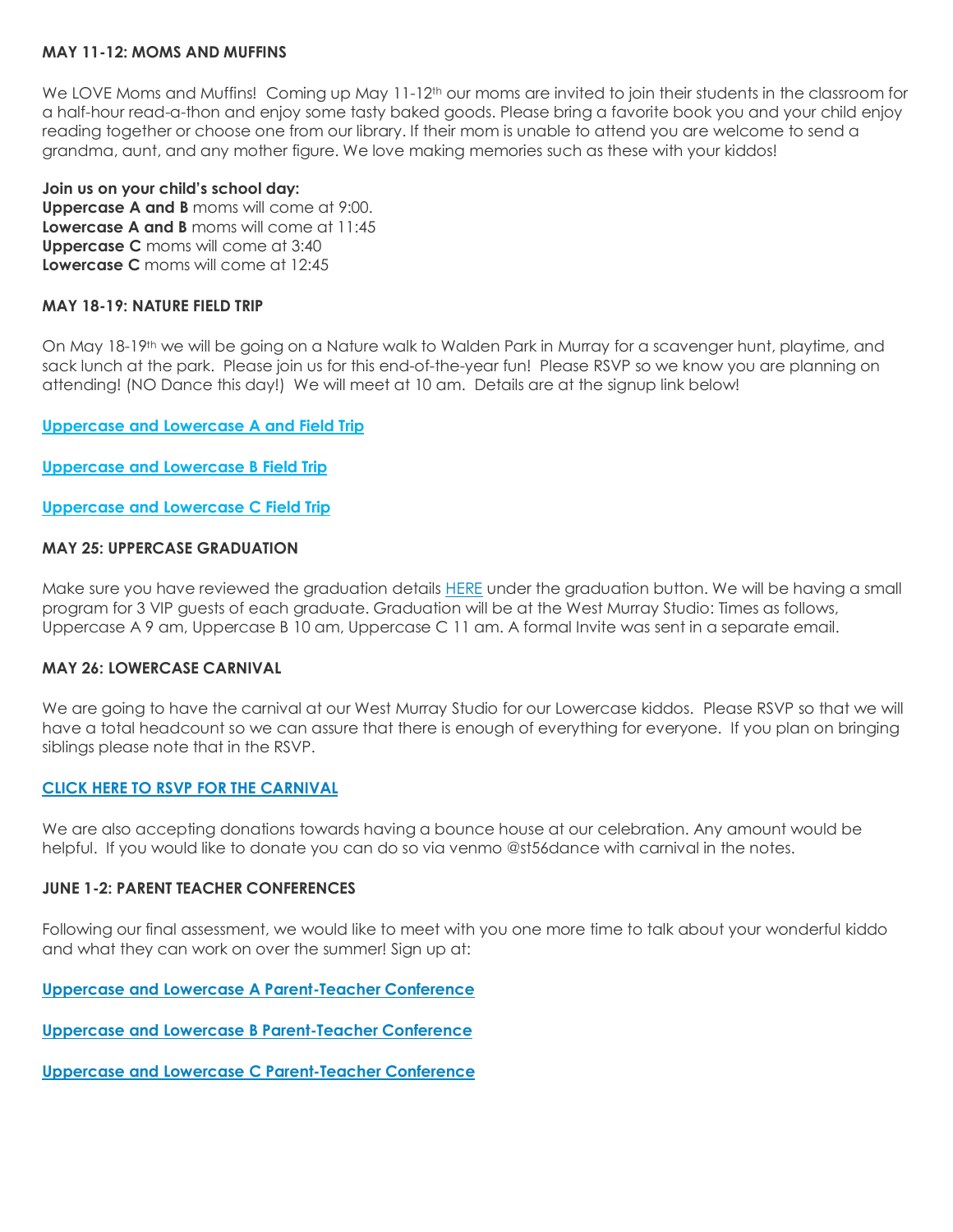## **JUNE 2-16 CLASS SCHEDULE:**

The last day of preschool is May 23-24, followed by our Graduation on May 25 for our Uppercase Students and our Carnival on May 26 for our Lowercase Students.

All preschoolers performing in June we will continue taking dance and tumbling classes after preschool end until June 16th. Classes will be an hour and held once a week for three weeks, June 1-16 (so that we can keep practicing for the performances). Tuition for June is \$40 and will process on June 1. If you are attending Summer Camp during this time, you will not see a June Tuition installment.

- MW students attend on Weds 10:30-11:30am
- TTh students attend on Thurs 10:30-11:30am

## **ACADEMIC PRESCHOOL SUMMER SESSIONS:**

We have the option for you to sign up for a summer school session instead of just the dance/tumble class if you would like your preschooler to keep coming to the three-hour block! (These are also open to students not participating in the concert!) This is great to help maintain skills for the upcoming year. The class itinerary is similar to our regular preschool program, focusing on all areas of learning while having a great time building friendships and confidence. Students will get to do exciting hands-on science experiments, math practice, ABCs, arts/crafts, cooking, dance, tumbling, sports, and more! Each day is based on a popular children's book! *(Must be 3 by Sept 1, 2022)*

**ACADEMIC CAMP INCLUDES DANCE AND TUMBLING!** *2 sessions to pick from: Session 1 is June 1-15 or Session 2 is Aug 3-17* **TUITION: \$130 (after April 1, \$145) [CLICK HERE TO VIEW THE FULL SUMMER GUIDE!](https://online.pubhtml5.com/fcfu/qlfh/#p=1)**

#### **How to enroll online:**

- 1. Log in to the [parent portal](https://app.thestudiodirector.com/studio56dance/portal.sd?page=Login)
- 2. Select "Enroll in a Class"
- 3. "2022 Special Events" schedule
- 4. Choose your session
- 5. Checkout, enrollment is not final until you receive an email receipt.

We would love to see you this summer! Please let us know if you have any questions, we are here to help you every step of the way!



#### **DANCING B SCHOLARSHIP**

Now accepting applications for the Dancing B Scholarship. Studio 56 will be offering a \$500 Scholarship to a student for tuition for the 2022/23 season. This Scholarship will be in honor of one of our dancers that passed away named Brooklyn Holladay. The scholarship is available to students 4 years and older. Application and scholarship details can be found on the [WEBSITE PORTAL](https://studio56dance.com/portal/) by clicking on Dancing B Scholarship.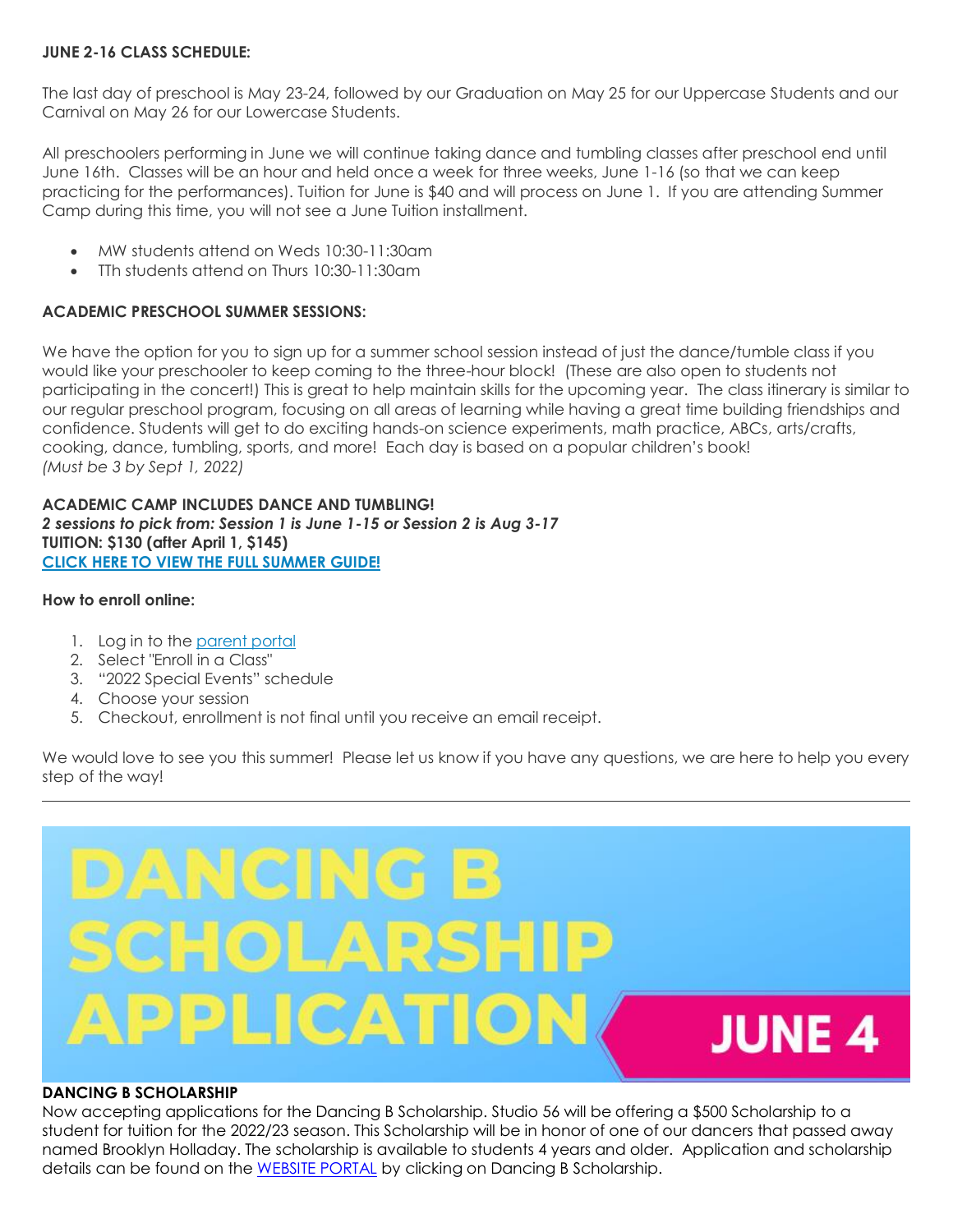

#### **DANCER FUNDRAISER - SEEKING SPONSORS**

We are looking for Sponsors! All students and parents have the opportunity to purchase and sell ads, and 40% of all ads sold will be credited back to the student's account in June. Participation is not required. All ad space forms are due June 4th. [CLICK HERE](https://forms.gle/GyJ9Q4XZtBRSjdpS9) for pricing, details, and ad submission.



*As the season progresses additional concert information or updates will b posted on the website, in monthly newsletters, and on the school bulletin board. Make it your responsibility to keep abreast of this important information. Our goal is to make the concert an organized, exciting experience for everyone involved. The success of the show is a team effort of students, their parents, the teachers, and the director.*

# **IMPORTANT CONCERT DATES:**

- June 4: Concert Pictures & Dress Rehearsal @ West Murray
- June 8: Tumbling Exhibition
- June 18: Concert

#### **START PRACTICING AT HOME**

Our teachers have loaded their choreography and music to [dropbox](https://www.dropbox.com/sh/d0gzotg8cvuztnt/AADKR8dw67Ns0nVibRY6DpLDa?dl=0) for you to rehearse at home. You can also access this link on our website under, the portal, Concert Info, Practice Videos.

#### **Finale:**

This year's Finale for the Concert will be performed by all STAR and COMPANY students. You will be learning this routine in your Choreography classes this month. We are going to be wearing our Concert shirts over our costume. Preschoolers will also make a final bow!

# **WHAT SHOW AM I PERFORMING IN?**

Showtimes were emailed out a couple of weeks ago. They have also been posted to your family account. Please visit our [WEBSITE PORTAL](https://studio56dance.com/portal/) and log in to your [PARENT PORTAL.](https://app.thestudiodirector.com/studio56dance/portal.sd?page=Login) Click the navigator on the top left and select "view my performances"

We have 2 days of shows. Some of you may be performing in more than one show. Please check your account and make sure you find ALL of your routines.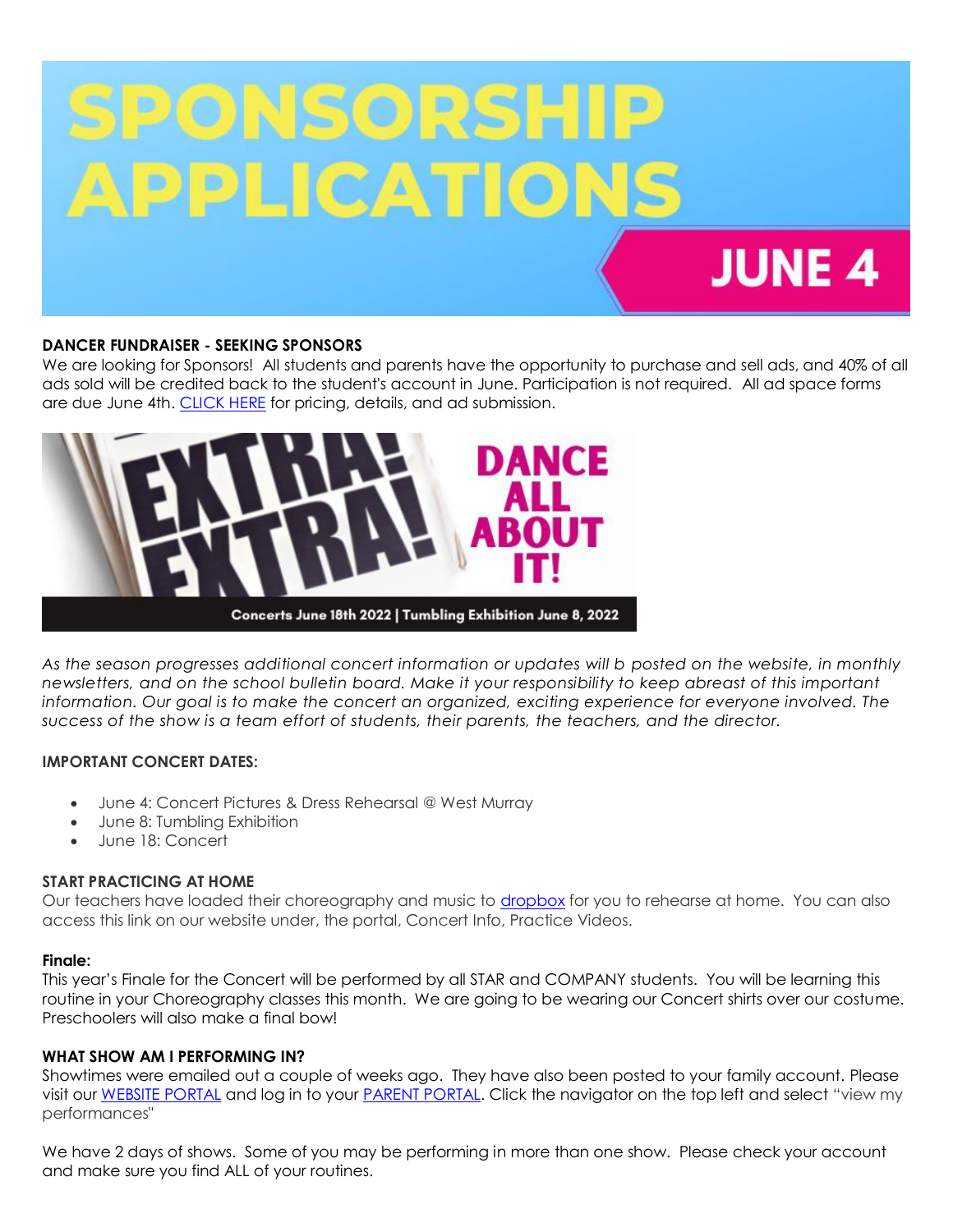- Wednesday, June 8 Tumbling Exhibition
- Friday, June 17 Company Showcase
- Saturday, June 18 Concert 10am Show, 11:45am Show, 1:30pm Show



# **TICKETS TO THE SHOW GO ON SALE MAY 1 AT 8AM**

Tickets go on sale on *May 1st at 8 am, [online ONLY](https://sites.google.com/studio56dance.com/2021-concert-information/menu/tickets?authuser=0)*.

Tickets purchased in advance are \$12 Silver, \$14 Gold, \$16 Premium.

Tickets purchased the day of the show will be \$16 at the door for any available seats.

Seating is reserved; doors will remain closed until 30min before showtime. No one ages 3 and older is admitted to the show without a ticket. Infants and children who may have a hard time remaining seated during the entire performance should not attend.

If your family is performing in multiple shows on performance day we will contact you in advance with special accommodations for your tickets.



# **DRESS REHEARSAL AND CLASS PICTURES – TIME TO REGISTER FOR PICTURES**

#### **(ONLY FOR THOSE PERFORMING IN JUNE 18 CONCERT, included in your performance package)**

We are holding dress rehearsal and class pictures on June 4<sup>th</sup>. This event will take place at our Studio 56 West Murray location, 170 W Winchester St. Picture times have been posted to your family account. Please visit our [WEBSITE PORTAL](https://studio56dance.com/portal/) and log in to your [PARENT PORTAL.](https://app.thestudiodirector.com/studio56dance/portal.sd?page=Login) Click the navigator on the top left and select "view my performances"

Several of you are in more than one routine. Please pay close attention to the times. A packing list and online order link will follow prior to pictures.

Can dads and dancers have their pictures taken? YES, when registering your dancer, you will add on the dad dance picture option. They will get their picture taken when they are there for group pictures. Remember to bring your concert shirt and black bottoms for your dancer. Dads will wear their concert shirt and Levi pants with tennis shoes.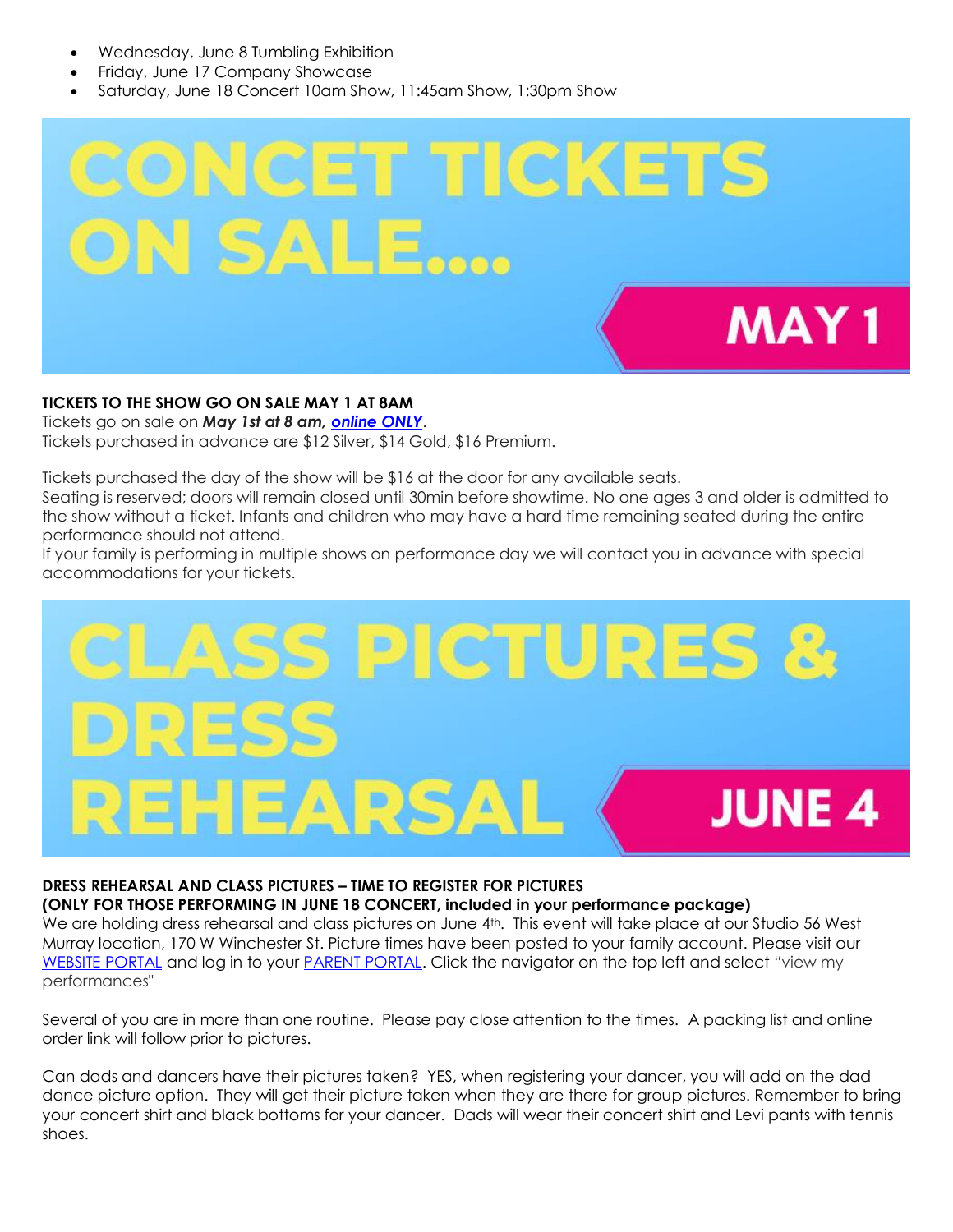# **CONCERT GIFTS** FOR DANCERS **JUNE 4**

## **CONCERT GIFTS FOR YOUR STUDENT**

We are excited to offer some concert gifts for your dancers. Use [this form](https://sites.google.com/studio56dance.com/2021-concert-information/menu/gifts) to order FLOWERS, BACKPACKS, CANDY BOUQUETS, ROSES, and LOVE NOTES. Payment is due at the time your order is placed. Orders are due by June 4th and will be available for pick up at the recital.



#### **DAD'S DANCE REHEARSALS START IN MAY**

See your assigned rehearsal times, performance times, and access the practice videos here: <https://sites.google.com/studio56dance.com/2021-concert-information/menu/dad-dance>





# **CONCERT COSTUME PICK UP DETAILS**

Costume details for each class are posted in the FINAL CONCERT INFORMATION: [https://studio56dance.com/portal/,](https://studio56dance.com/portal/) click the concert info button.

Costumes pick up will take place May 24, 26 & 27 @ West Murray. Students with account balances will NOT receive costumes until they have been paid.

Tuesday, May 24th, 6:30-8:30 pm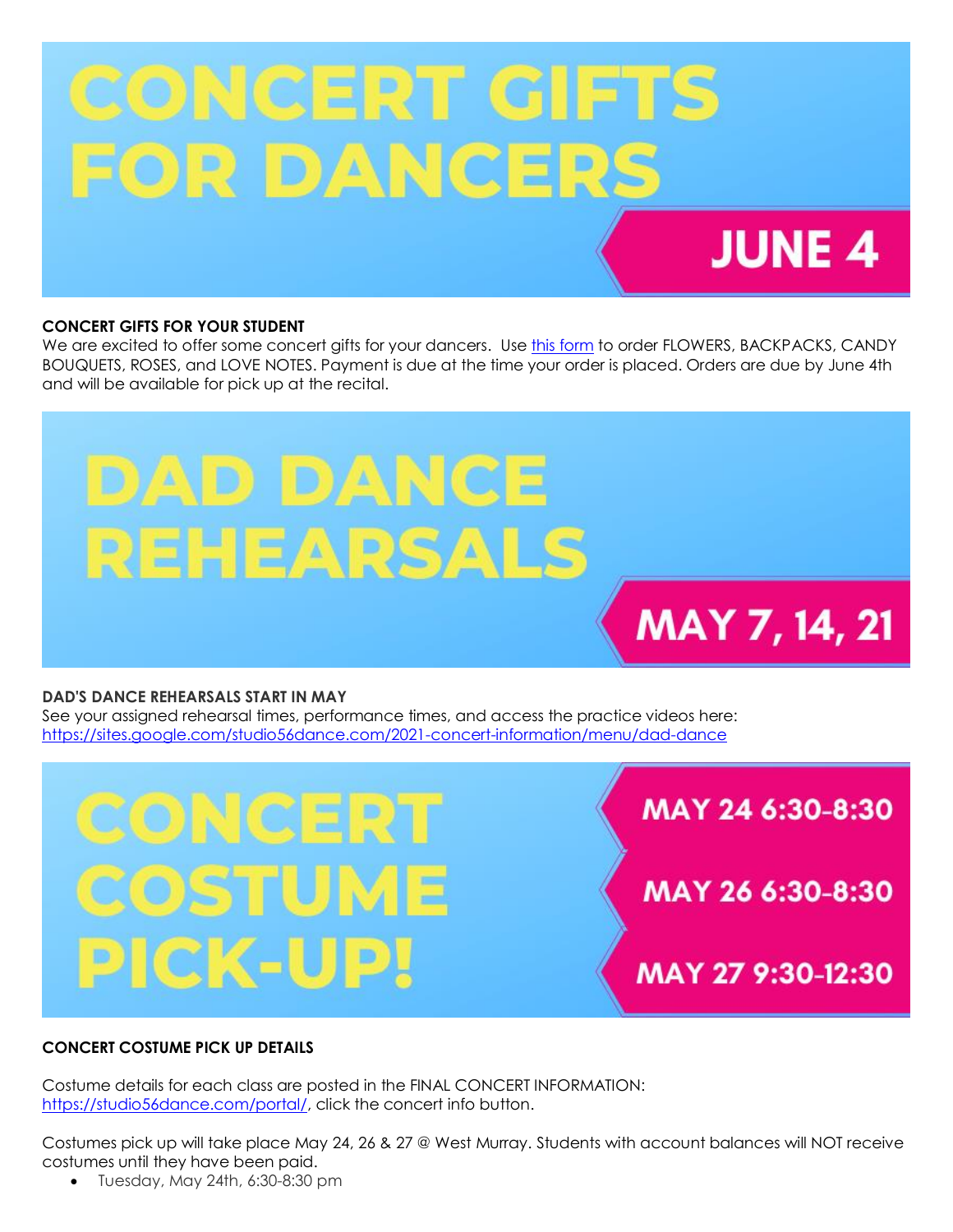- Thursday, May 26th, 6:30-8:30 pm
- Friday, May 27th, 9:30-11:30 am



## **COMPANY AUDITIONS & SUMMER SCHEDULE**

Mark your calendars with the 2022-2023 Studio 56 Dance Center Company summer dates! Auditions will be June 20-22. Learn more about our Performing Company [HERE](https://studio-56-dance-center.studiosuite.io/m/website-performing-company)



#### **FOR PARENTS OF PRESCHOOL DANCERS- MAY THEME**

In MAY our theme is "Raindrops Keep Falling On My Head." As April showers bring May flowers we will leap over rain puddles, while we dance in the rain! This month we are focusing on: skips, leaps, 3 step turns, developing memory, paying attention, arabesque, 3rd position, self-confidence and contractions. We hope you can find time to review these elements with your dancer at home. It is a great way to get EVERYONE moving!!